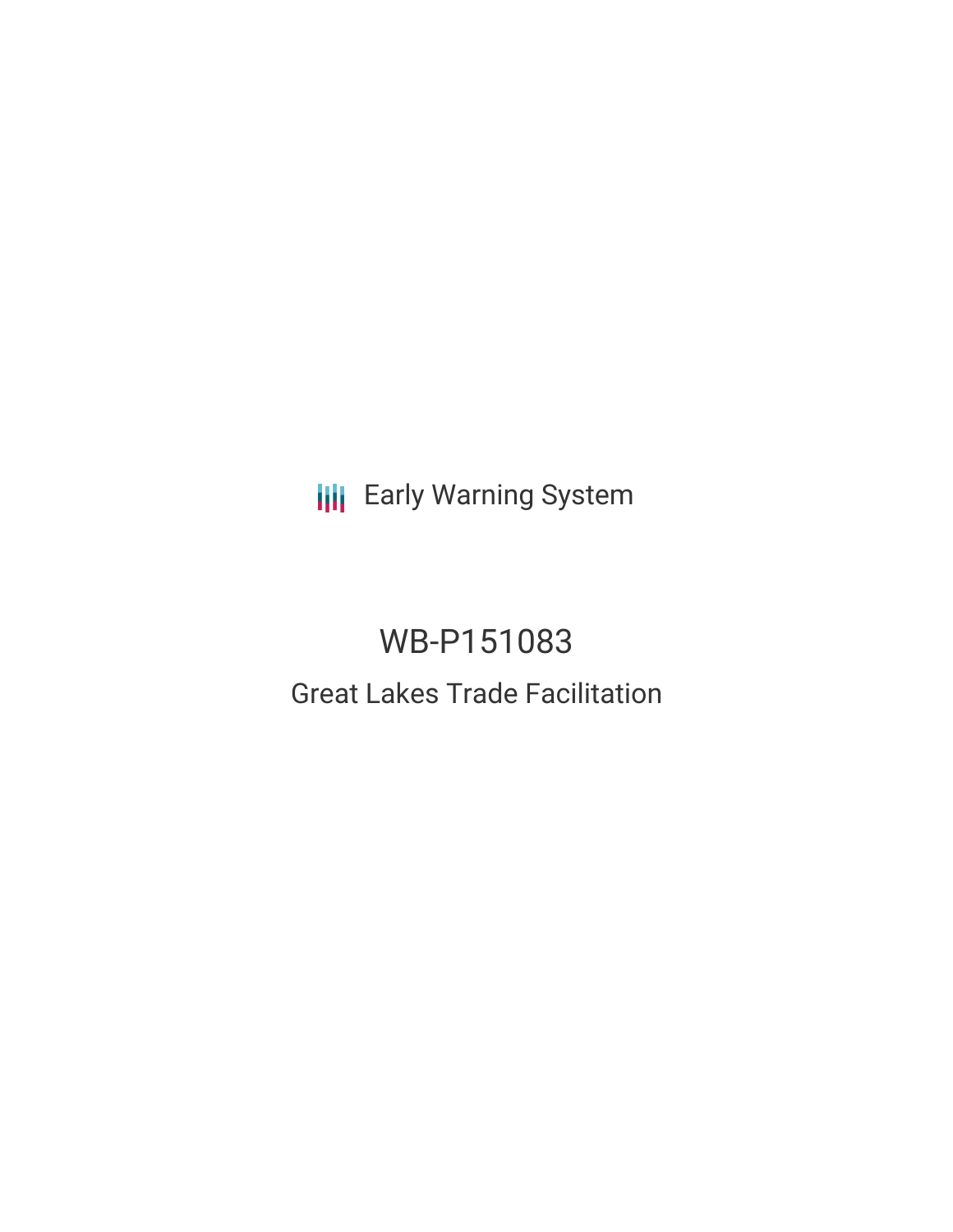

## **Quick Facts**

| <b>Countries</b>               | Congo, Democratic Republic of, Rwanda, Uganda        |
|--------------------------------|------------------------------------------------------|
| <b>Financial Institutions</b>  | World Bank (WB)                                      |
| <b>Status</b>                  | Active                                               |
| <b>Bank Risk Rating</b>        | B                                                    |
| <b>Voting Date</b>             | 2015-09-25                                           |
| <b>Borrower</b>                | Governments of DRC, Rwanda and Uganda                |
| <b>Sectors</b>                 | Industry and Trade, Technical Cooperation, Transport |
| <b>Investment Type(s)</b>      | Loan                                                 |
| <b>Investment Amount (USD)</b> | $$79.00$ million                                     |
| <b>Project Cost (USD)</b>      | \$79.00 million                                      |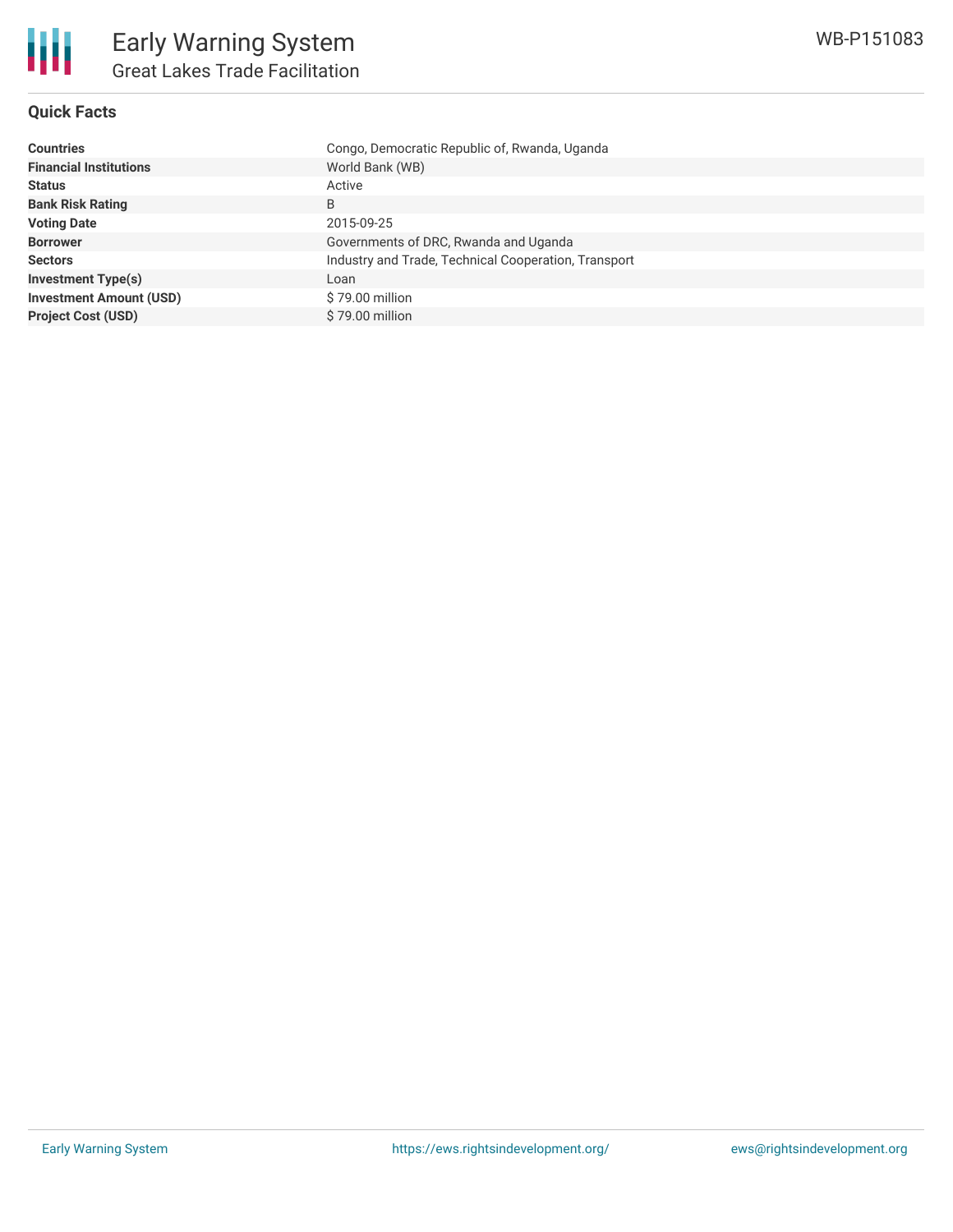

#### **Project Description**

The objective of this Great Lakes Trade Facilitation Project for Africa is to facilitate cross-border trade by increasing the capacity for commerce and reducing the costs faced by traders, especially small-scale and women traders, at targeted locations in the borderlands.

There are four components to the project:

- 1. Improving core trade infrastructure and facilities in the border areas. The project will finance improvements to core trade infrastructure and facilities at specific land border crossing points, and an airport in Rwanda that is of regional importance. In addition, support will also be provided to ministries responsible for trade and commerce to finance the planning and construction of cross-border markets in the border areas.
- 2. Implementation of policy and procedural reforms and capacity building to facilitate cross-border trade in goods and services. A clear lesson from previous trade facilitation projects is that improvements in infrastructure need to be accompanied by policy and procedural reforms and capacity building.
- 3. Performance-based management in cross-border administration. It will primarily focus on raising mutual awareness on their respective rights and obligations as stated in the 'charter for cross-border traders in goods and services', as well as on strengthening basic elements such as a professional attitude to border operations, customer care for officials, duty calculation for traders, mutual respect and understanding of constraints, etc. More generally it will progressively build mutual trust. On the other hand, change management activities planned under sub-component 3.1 will build on those exercises and develop different tools and incentives to increase professionalization for border officials only.
- 4. Implementation support for building the implementation capacity of government agencies and COMESA, communication activities and the development of a robust system of project monitoring and collecting data on cross-border trade flows. A common challenge of multisectoral projects is having in place effective mechanisms to coordinate project implementation across sectors and between countries. The capacity of agencies, especially in the DRC, may be insufficient to:
	- i. coordinate and implement multi-sectoral activities;
	- ii. channel funds to other institutions; and
	- iii. monitor progress in the eastern provinces as well as procure specialized equipment and services.

This project is part of the Programme for Infrastructure Development In Africa (PIDA)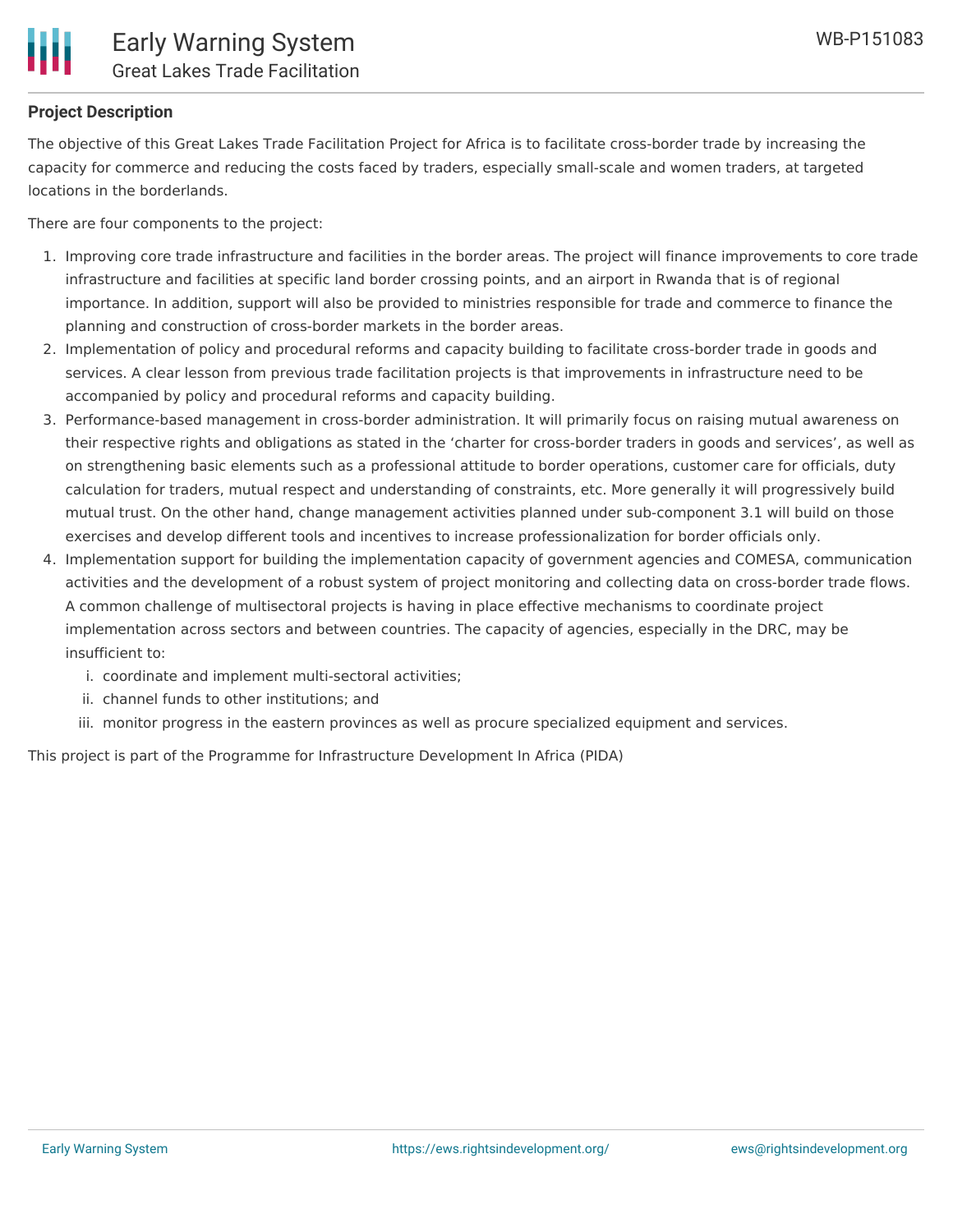

#### **Investment Description**

World Bank (WB)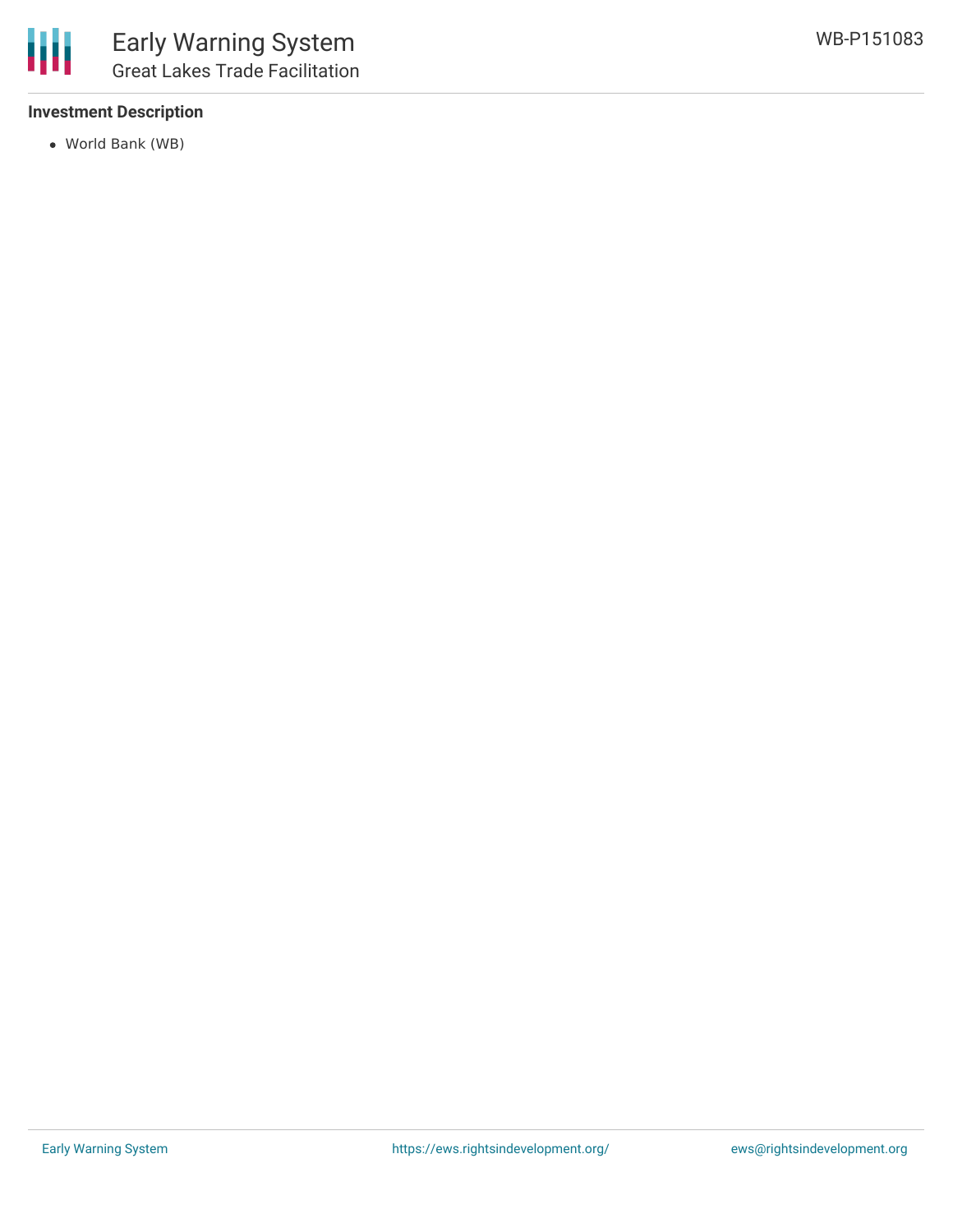

#### **Contact Information**

**Borrower:** Name: DRC Ministry of Finance Contact: Henri Zav Mulang Title: Minister Tel: 243 Email: [cabinet@finances.gouv.cd](mailto:cabinet@finances.gouv.cd)

Name: Rwanda Ministry of Finance and economic planning Contact: Claver GATETE Title: Minister Tel: 250252575756 Email: [mfin@minecofin.gov.rw](mailto:mfin@minecofin.gov.rw)

Name: Uganda Minister of Finance, Planning and Economic Development Contact: Maria Kiwanuka Title: Minister Tel: 256414707000

Name: COMESA Contact: Francis Mangeni Title: Director of Trade Tel: 260211229725 Email: [FMangeni@comesa.int](mailto:FMangeni@comesa.int)

#### **Implementing Agencies:**

Name: Rwanda Ministry of Industry and Trade Contact: Jean Louis Uwitonze Title: DG planning Tel: 0785491031 Email: [Uwitonze.jeanlouis@gmail.com](mailto:Uwitonze.jeanlouis@gmail.com)

Name: Uganda National Roads Authority (UNRA) Contact: B. Ssebbugga-Kimeze Title: Ag. Executive Director Tel: 256-312-233-100 Email: [executive@unra.go.ug](mailto:executive@unra.go.ug)

Name: COMESA Contact: Francis Mangeni Title: Director of Trade Tel: 260211229725

Email: [fmangeni@comesa.int](mailto:fmangeni@comesa.int)

WB-P151083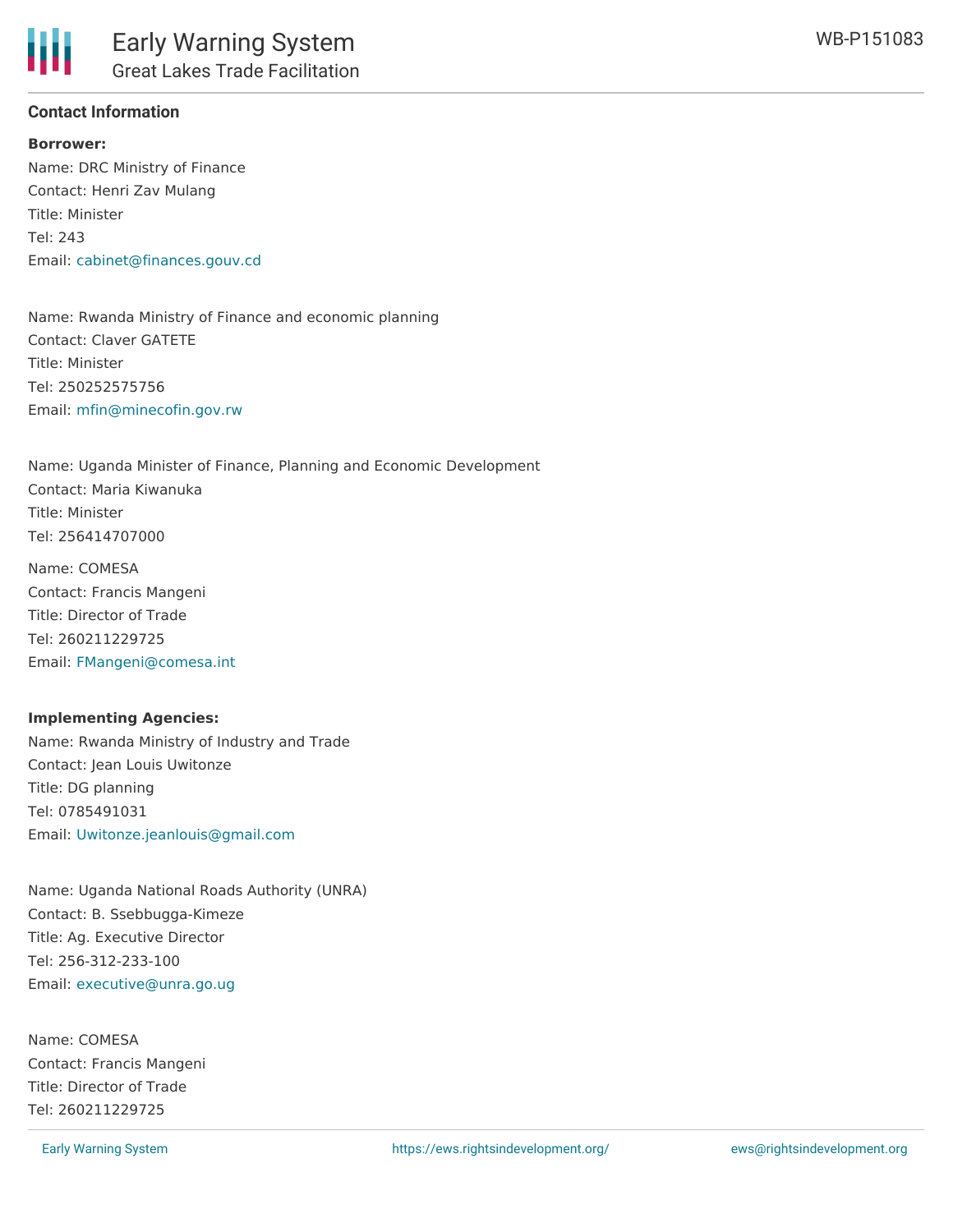Early Warning System [Great](mailto:info@caa.gov.rw) Lakes Trade Facilitation

**Bank Documents**

- Africa AFCC2/RI-Great Lakes Trade Facilitation : P151083 [Implementation](https://ewsdata.rightsindevelopment.org/files/documents/83/WB-P151083.pdf) Status Results Report : [\[Original](http://documents.worldbank.org/curated/en/2016/06/26532995/africa-afcc2ri-great-lakes-trade-facilitation-p151083-implementation-status-results-report-sequence-02) Source]
- Africa AFCC2/RI-Great Lakes Trade Facilitation : P151083 [Implementation](https://ewsdata.rightsindevelopment.org/files/documents/83/WB-P151083_cq9HPq6.pdf) Status Results Report : [\[Original](http://documents.worldbank.org/curated/en/2015/12/25710267/africa-afcc2ri-great-lakes-trade-facilitation-p151083-implementation-status-results-report-sequence-01) Source]
- Africa Great Lakes Trade [Facilitation](https://ewsdata.rightsindevelopment.org/files/documents/83/WB-P151083_ZCiZRbN.pdf) Project (English) [\[Original](http://documents.worldbank.org/curated/en/2015/10/25010660/africa-great-lakes-trade-facilitation-project) Source]
- Africa Great Lakes Trade Facilitation Project (GLTFP) : resettlement plan (Vol. 2) : [Resettlement](https://ewsdata.rightsindevelopment.org/files/documents/83/WB-P151083_XKQZ1yl.pdf) [\[Original](http://documents.worldbank.org/curated/en/2015/04/24735065/africa-great-lakes-trade-facilitation-project-gltfp-resettlement-plan-vol-2-resettlement-policy-framework) Source]
- Africa [Great](mailto:info@loda.gov.rw) Lakes Trade Facilitation Project (GLTFP) : resettlement plan : [Environmental](https://ewsdata.rightsindevelopment.org/files/documents/83/WB-P151083_d4vtG6f.pdf) and soci [\[Original](http://documents.worldbank.org/curated/en/2015/05/24735088/africa-great-lakes-trade-facilitation-project-gltfp-resettlement-plan-environmental-social-management-framework-border-post-market-projects) Source]
- Africa Great Lakes Trade Facilitation Project : environmental assessment (Vol. 2) : [Environmental](https://ewsdata.rightsindevelopment.org/files/documents/83/WB-P151083_NAnzM5v.pdf) [\[Original](http://documents.worldbank.org/curated/en/2015/05/24735051/africa-great-lakes-trade-facilitation-project-environmental-assessment-vol-2-environmental-social-management-framework-rwanda) Source]
- Africa Great Lakes Trade Facilitation Project : environmental assessment (Vol. 2) : [Environmental](https://ewsdata.rightsindevelopment.org/files/documents/83/WB-P151083_jRBqfjt.pdf) [\[Original](http://documents.worldbank.org/curated/en/2015/05/24735115/africa-great-lakes-trade-facilitation-project-environmental-assessment-vol-2-environmental-social-management-framework-uganda) Source]
- Africa Great Lakes Trade Facilitation Project : environmental assessment : [Environmental](https://ewsdata.rightsindevelopment.org/files/documents/83/WB-P151083_IFz3jrO.pdf) and socia [\[Original](http://documents.worldbank.org/curated/en/2015/05/24735125/africa-great-lakes-trade-facilitation-project-environmental-assessment-environmental-social-management-framework-rwanda) Source]
- Africa Great Lakes Trade Facilitation Project : environmental assessment : [Environmental](https://ewsdata.rightsindevelopment.org/files/documents/83/WB-P151083_WrqXs57.pdf) and socia [\[Original](http://documents.worldbank.org/curated/en/2015/05/24735060/africa-great-lakes-trade-facilitation-project-environmental-assessment-environmental-social-management-framework-uganda) Source]
- Integrated Safeguards Data Sheet (Appraisal Stage) [AFCC2/RI-Great](https://ewsdata.rightsindevelopment.org/files/documents/83/WB-P151083_0u9D1TI.pdf) Lakes Trade Facilitation P1510 [\[Original](http://documents.worldbank.org/curated/en/2015/07/24952127/integrated-safeguards-data-sheet-appraisal-stage-afcc2ri-great-lakes-trade-facilitation-p151083) Source]
- Official [Documents-](https://ewsdata.rightsindevelopment.org/files/documents/83/WB-P151083_YcQK5vu.pdf) Agreement for Advance Q975 (English) [\[Original](http://documents.worldbank.org/curated/en/2015/06/24796645/official-documents--agreement-advance-q975) Source]
- Official Documents- [Disbursement](https://ewsdata.rightsindevelopment.org/files/documents/83/WB-P151083_fRixCP2.pdf) Letter for Advance Q975 (English) [\[Original](http://documents.worldbank.org/curated/en/2015/06/24796641/official-documents--disbursement-letter-advance-q975) Source]
- Official Documents- [Disbursement](https://ewsdata.rightsindevelopment.org/files/documents/83/WB-P151083_jB7jqXG.pdf) Letter for Credit 5721-RW (Closing Package) (English) [\[Original](http://documents.worldbank.org/curated/en/2015/10/25261250/official-documents--disbursement-letter-credit-5721-rw-closing-package) Source]
- Official Documents- [Disbursement](https://ewsdata.rightsindevelopment.org/files/documents/83/WB-P151083_d4mLgwp.pdf) Letter for Credit 5724-ZR (Closing Package) (English) [\[Original](http://documents.worldbank.org/curated/en/2015/10/25651800/official-documents--disbursement-letter-credit-5724-zr-closing-package) Source]
- Official Documents- [Disbursement](https://ewsdata.rightsindevelopment.org/files/documents/83/WB-P151083_epnGrKM.pdf) Letter for Grant D0890-3A (Closing Package) (English) [\[Original](http://documents.worldbank.org/curated/en/2015/11/25770403/official-documents--disbursement-letter-grant-d0890-3a-closing-package) Source]
- Official [Documents-](https://ewsdata.rightsindevelopment.org/files/documents/83/WB-P151083_Pao2kE3.pdf) Financing Agreement for Credit 5721-RW (Closing Package) (English) [\[Original](http://documents.worldbank.org/curated/en/2015/10/25261253/official-documents--financing-agreement-credit-5721-rw-closing-package) Source]
- Official [Documents-](https://ewsdata.rightsindevelopment.org/files/documents/83/WB-P151083_flVCtnY.pdf) Financing Agreement for Credit 5724-ZR (Closing Package) (English) [\[Original](http://documents.worldbank.org/curated/en/2015/10/25651813/official-documents--financing-agreement-credit-5724-zr-closing-package) Source]
- Official [Documents-](https://ewsdata.rightsindevelopment.org/files/documents/83/WB-P151083_6bPE4hB.pdf) Financing Agreement for Grant D0890-3A (Closing Package) (English) [\[Original](http://documents.worldbank.org/curated/en/2015/11/25770332/official-documents--financing-agreement-grant-d0890-3a-closing-package) Source]
- Official [Documents-](https://ewsdata.rightsindevelopment.org/files/documents/83/WB-P151083_EjhkZjw.pdf) Grant Agreement with COMESA, D0890-3A (Closing Package) (English) [\[Original](http://documents.worldbank.org/curated/en/2015/10/25651936/official-documents--grant-agreement-comesa-d089-3a-closing-package) Source]
- Official Documents- [Recommendation](http://documents.worldbank.org/curated/en/2015/09/25261239/official-documents--recommendation-statutory-committee-credit-5721-rw-closing-package) of Statutory Committee for Credit 5721-RW (Closing Package) (Engl [Original Source]
- Official Documents- [Recommendation](http://documents.worldbank.org/curated/en/2015/09/25651860/official-documents--recommendation-statutory-committee-credit-5724-zr-closing-package) of Statutory Committee for Credit 5724-ZR (Closing Package) (Engl [Original **Source1**
- Official Documents- [Supplemental](https://ewsdata.rightsindevelopment.org/files/documents/83/WB-P151083_mKxAVb1.pdf) Letter Ref. Financial Data for Credit 5721-RW (Closing Package) (En [\[Original](http://documents.worldbank.org/curated/en/2015/10/25261236/official-documents--supplemental-letter-ref-financial-data-credit-5721-rw-closing-package) Source]
- Official Documents- [Supplemental](https://ewsdata.rightsindevelopment.org/files/documents/83/WB-P151083_zT1Fh22.pdf) Letter Ref. Financial Data for Credit 5724-ZR (Closing Package) (En [\[Original](http://documents.worldbank.org/curated/en/2015/10/25651898/official-documents--supplemental-letter-ref-financial-data-credit-5724-zr-closing-package) Source]
- Programme for [Infrastructure](http://www.au-pida.org/view-project/859/) Development in Africa (PIDA) Mpondwe OSBP
- Project [Information](https://ewsdata.rightsindevelopment.org/files/documents/83/WB-P151083_w9fFgen.pdf) Document (Appraisal Stage) Great Lakes Trade Facilitation P151083 (English) [\[Original](http://documents.worldbank.org/curated/en/2015/04/24728275/project-information-document-appraisal-stage-great-lakes-trade-facilitation-p151083) Source]
- Project [Information](https://ewsdata.rightsindevelopment.org/files/documents/83/WB-P151083_9pmaeXo.pdf) Document (Concept Stage) Great Lakes Trade Facilitation P151083 (English) [\[Original](http://documents.worldbank.org/curated/en/2014/11/20402599/project-information-document-concept-stage-great-lakes-trade-facilitation-p151083) Source]